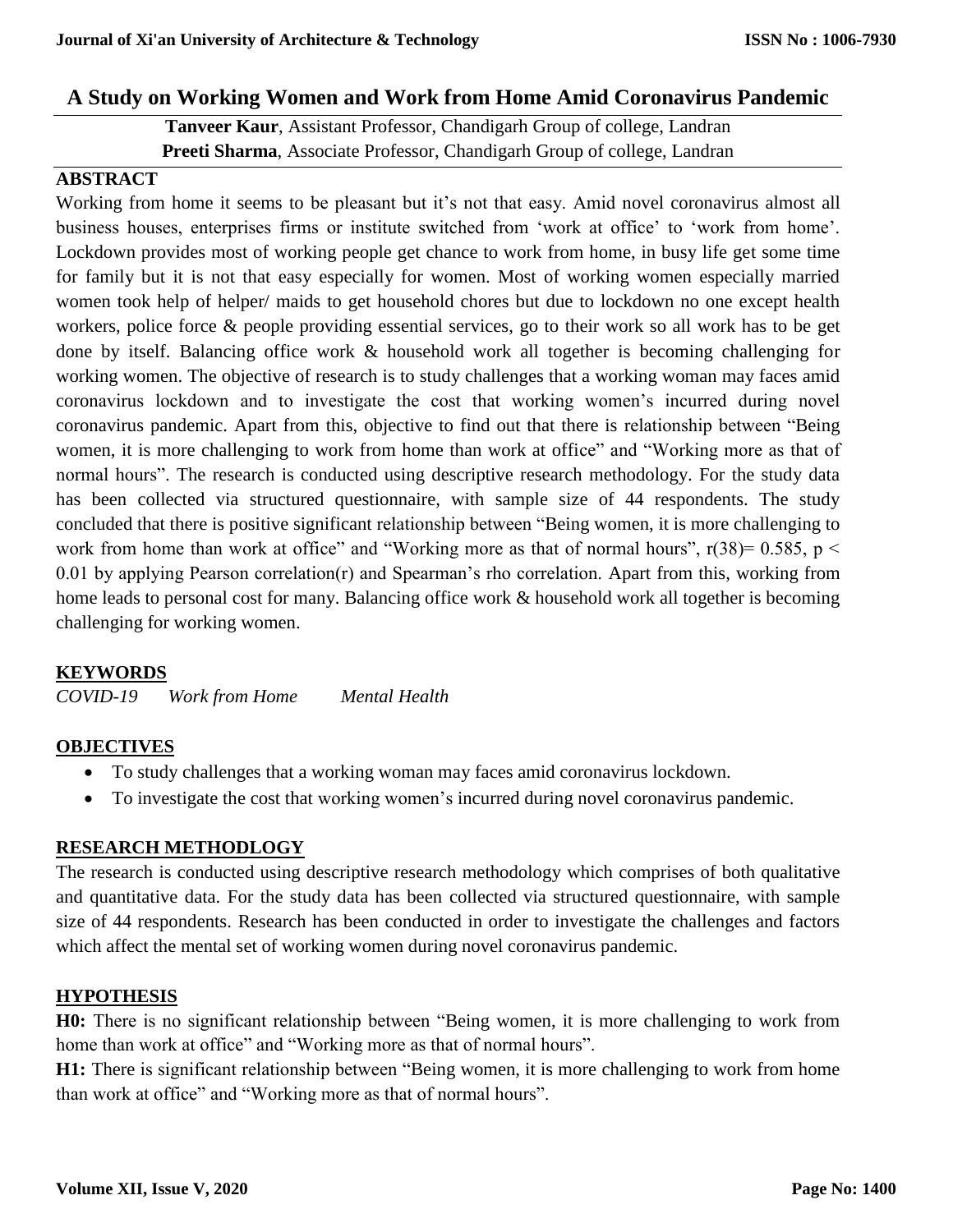# **LITERATURE REVIEW**

**Muhammad Shakil Ahmad, Zainab Fakhr & Jalil Ahmed** conducted the research on the work-life conflict for working women. The study investigated the various factors which were behind the work life conflict faced by women. The data for the study had been collected from 100 women who were working in 25 banks. The study concluded that household responsibilities  $\&$  financial needs were positively associated with the work family conflict being faced by women.

**Tanja van der Lippe and Zoltán Lippényi** conducted the research which examined the supportive role of organisation in order to make work from home to facilitate combination of family and work. More particularly researchers addressed that to which extent perception for support of management, work culture and how work from home option related to the work and family conflict. Researchers also addressed the gender differences in context of experience of conflict in between work & family is faced more by women than men. Data had been collected via multilevel survey at 259 organization, 11011 employees and 869 teams. The study concluded that for both men and women, work culture increased the conflict at work and family level because of work from home option.

**Mittal Darji,** conducted the research that investigated the untapped problems of working women of India to balance personal as well as professional life. Variables identified were family size, hours of work, children's' age, social support and so on.

## **INTRODUCTION**

Now a day's everywhere be it newspaper TV internet social media whatever we click see one word CORONA VIRUS. Whole world is suffering from this deadly Novel COVID 19. Each class whether it is upper, middle or poor is suffering. Virus is not discriminating any nation class or religion.

In this world apart from the divide developed developing and poor nations, one more divide prevailing that is on the basis gender that is Male & female. Because of lockdown in whole world people are working from home as schools, offices & industries have been shut down. Employers are helping employees to give them work from home options so that they can earn their livelihood. Household helpers' hawkers, laborers' and daily wagers are getting help either from government or from NGOs.

A random though came to author minds that what about working women. They are also working from home. What is their experience?

In this paper author tried to find out the same. And results showed that it is really horrible for working women. Their lives have become more stressful. No domestic help they are doing their office jobs as well as domestic chores along with looking after their children.

# **CHALLENGES THAT A WORKING WOMAN FACES AMID CORONAVIRUS PANDEMIC**

Working women are facing many challenges faced during lockdown due to novel coronavirus. Following are the challenges: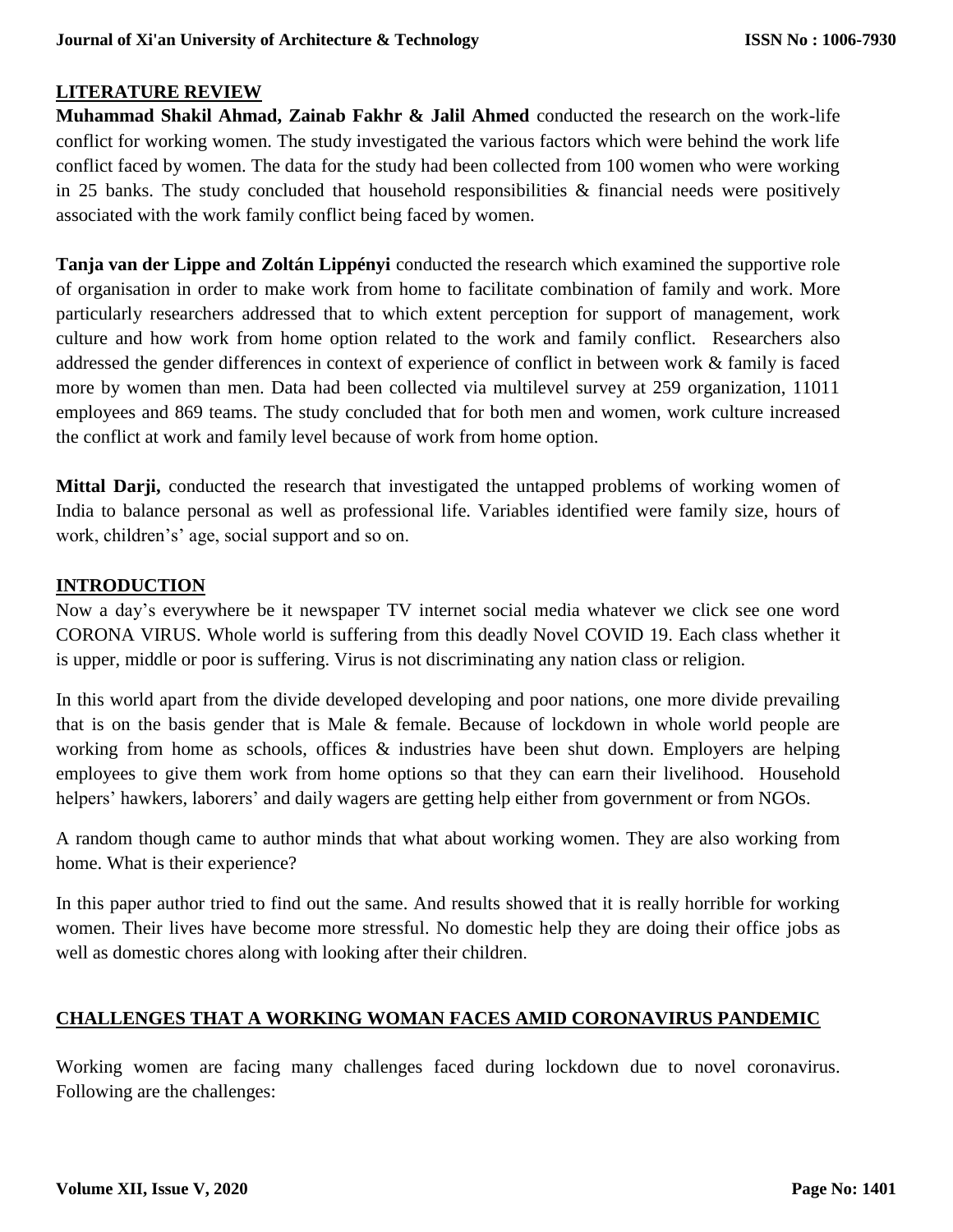# **Lack of training and Set up**

If worker is trained and having proper set up at home then it is not tough to work from home. Working from home without training, preparation and set up it is exactly same as if join army, then on 2<sup>nd</sup> day you are told that you are supposed to go for parachute jumping on the same day. This above problem is same for both women and men whereas it is more challenging for women, as extra time is required to handle newer challenges but to household responsibilities it might be bit difficult to cope up with these challenges.

## **Working around the clock**

Working women are working around the clock as work from home is demanding much more time to get balance between house life and work life.

#### **Burden of women increased manifold**

Due to contiguous nature, lockdown and social distancing is imposed in my countries, so now help workers are also not supposed to come to their workers. Help workers took additional work as well as of additional burden of respective families. But now burden of women increased manifold in order to meet deadlines.

## **'Work from home' for you give rise to:**

- Mental stress
- Neglecting personal health
- Neglecting household responsibilities to meet deadlines
- Other: Difficult to manage both at the home and work

# **COST THAT WORKING WOMEN'S INCURRED DURING NOVEL CORONAVIRUS PANDEMIC**

Novel coronavirus turned masses into remote workers in order to have operations going on. It is important for many industries in order not to go into crisis but at the same time it is not that positive for workers as well as for productivity. Working from home leads to personal cost for many. Working from home is not that challenging if it is out of choice and if it is in normal days. During lockdown due to pandemic novel coronavirus, every day work from home becomes hardest. Following are the cost incurred by the working women during novel coronavirus pandemic:

# **Economic cost:**

Due to contiguous nature of coronavirus, in many countries lockdown becomes the last resort in order to stop virus to spread. So definitely, many sectors come to halt, which hinders the economic condition of nation and even across world. Now for working married women having kids comes under pressure. Under this type of scenario it is difficult for them come up with new ideas, innovation and creativity as even it is difficult for them to get their task accomplished on time, therefore there is no question of innovation this year. This year will be year of lost innovation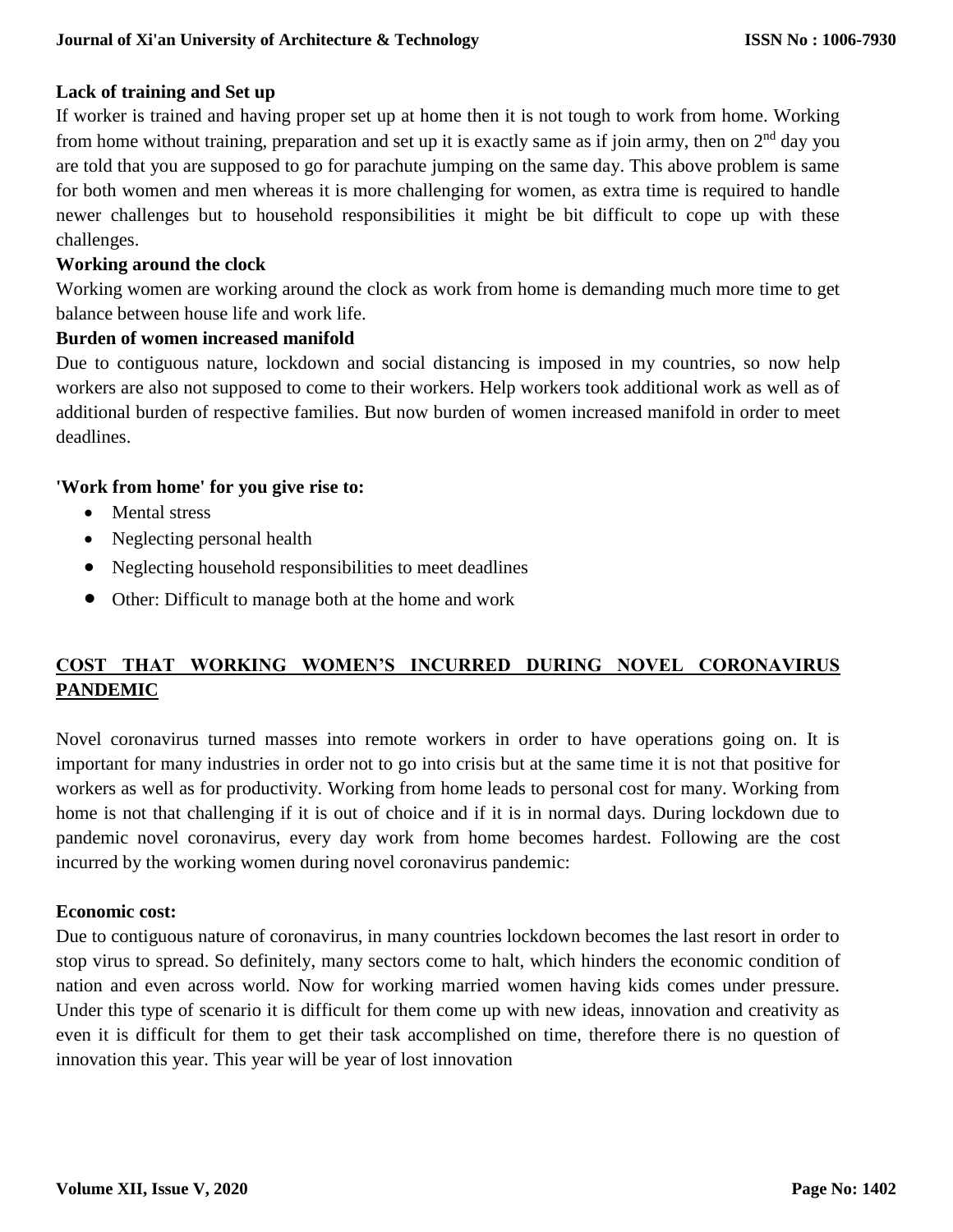# **Personal cost**

Personal cost is another cost which may all women incurred during work from home. It may come up with explosion in mental issues. Reason being people are get isolated at their homes and social interaction barred and replaced by the social distancing, therefore these all things going to lead a woman into depression. As kids are supposed to at home, no additional hands for help and even struggling to keep pace at work place too, so in nutshell women are suffering and struggling between household responsibilities as well as office work at home. Not only mental health, physical health will also get hit very badly.

## **INTERPRETATION & ANALYSIS**

| <b>PARTICULARS</b>                                    | NO. OF<br><b>RESPONDENT</b> | <b>PERCEN</b><br><b>TAGE</b> |
|-------------------------------------------------------|-----------------------------|------------------------------|
| <b>AGE</b>                                            |                             |                              |
| $20 - 30$                                             | 16                          | 40%                          |
| $31 - 40$                                             | 20                          | 50%                          |
| $41 - 50$                                             | $\overline{4}$              | 10%                          |
| Above 50                                              | $\boldsymbol{0}$            | 0%                           |
| Area of residence                                     |                             |                              |
| Rural Area                                            | $\overline{2}$              | 5%                           |
| Semi-Urban Area                                       | 10                          | 25%                          |
| Urban Area                                            | 28                          | 70%                          |
| <b>Annual Income</b>                                  |                             |                              |
| 1,00,000-5,00,000                                     | 34                          | 85%                          |
| 5,00,001-10,00,000                                    | 6                           | 15%                          |
| Above 10,00,000                                       | $\boldsymbol{0}$            | 0%                           |
| Amid ncoronavirus pandemic, Do you                    |                             |                              |
| have option of 'Work From Home'                       |                             |                              |
| Yes                                                   | 37                          | 92%                          |
| N <sub>o</sub>                                        | 3                           | 8%                           |
| For household chaos, are you dependent<br>on servant? |                             |                              |
| Yes                                                   | 8                           | 20%                          |
| N <sub>o</sub>                                        | 25                          | 63%                          |
| To some extent                                        | $\overline{7}$              | 17%                          |
| If yes, Amid coronavirus, Do you need                 |                             |                              |
| extra time to handle household work?                  |                             |                              |
| Yes                                                   | 28                          | 70%                          |
| No                                                    | 5                           | 13%                          |
| May be                                                | $\overline{7}$              | 17%                          |
| Being women, Do you feel "Work from                   |                             |                              |
| home" is more challenging than 'Work at<br>office'?   |                             |                              |
| <b>Strongly Agree</b>                                 | 21                          | 52%                          |

**Volume XII, Issue V, 2020**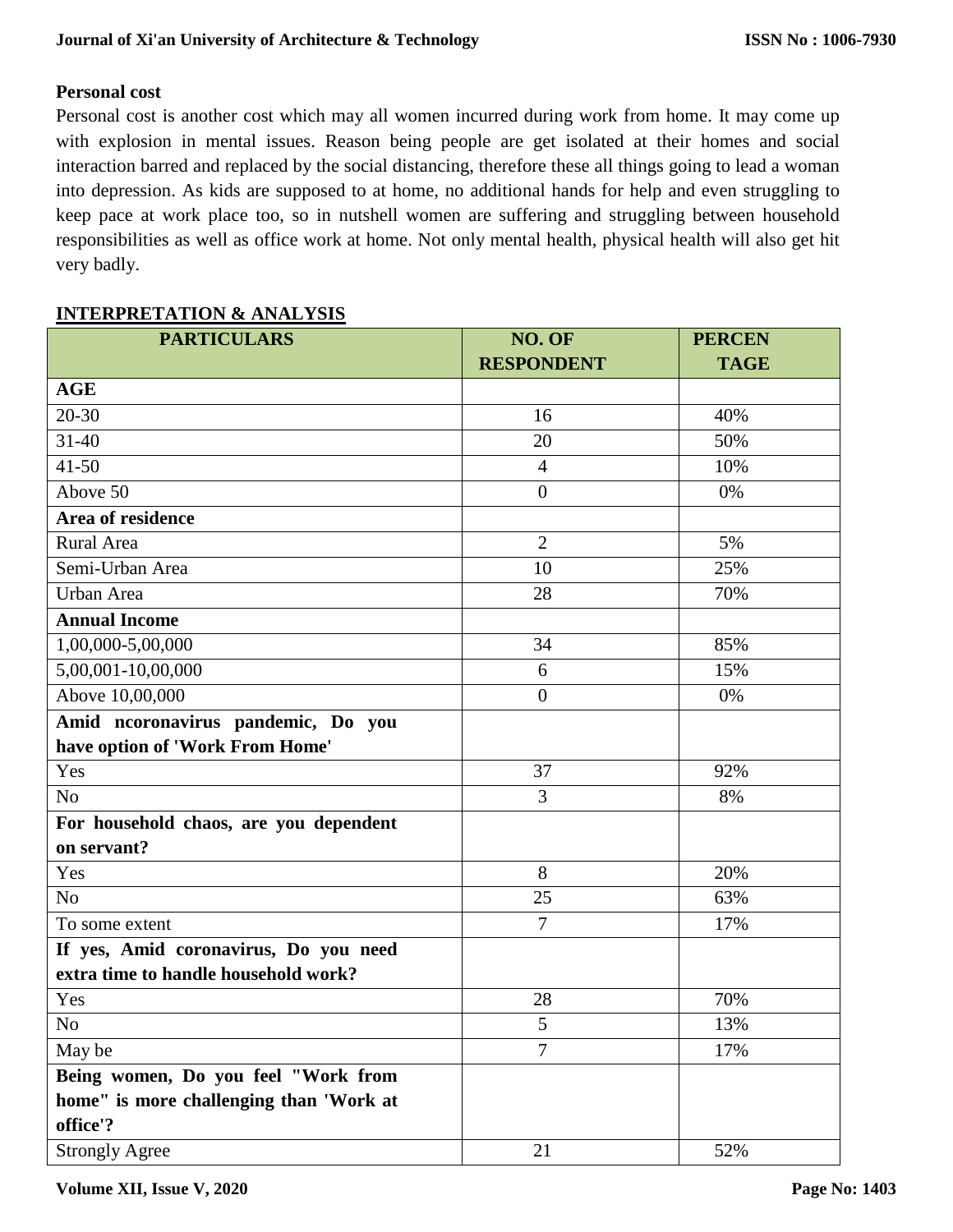# **Journal of Xi'an University of Architecture & Technology**

| Agree                                         | 9              | 22% |
|-----------------------------------------------|----------------|-----|
| Neutral                                       | $\overline{7}$ | 18% |
| Disagree                                      | $\mathbf{1}$   | 3%  |
| <b>Strongly Disagree</b>                      | $\overline{2}$ | 5%  |
| Are you working more as that of normal        |                |     |
| hours?                                        |                |     |
| <b>Strongly Agree</b>                         | 24             | 60% |
| Agree                                         | 11             | 27% |
| Neutral                                       | $\overline{2}$ | 5%  |
| Disagree                                      | $\mathbf{1}$   | 3%  |
| <b>Strongly Disagree</b>                      | $\overline{2}$ | 5%  |
| Are you able to meet deadlines via 'Work      |                |     |
| from home'?                                   |                |     |
| <b>Strongly Agree</b>                         | 8              | 20% |
| Agree                                         | 9              | 22% |
| Neutral                                       | 17             | 43% |
| Disagree                                      | $\overline{5}$ | 12% |
| <b>Strongly Disagree</b>                      | $\mathbf{1}$   | 3%  |
| 'Work from home' for you give rise to:        |                |     |
| <b>Mental</b> stress                          | 28             |     |
| Neglecting personal health                    | 12             |     |
| Neglecting household responsibilities to meet | 17             |     |
| deadlines                                     |                |     |
| Safety amid ncoronavirus                      | 8              |     |
| 'Work from home' is same as that of 'Work'    | $\overline{4}$ |     |
| at office'                                    |                |     |
| Other: Difficult to manage both at the home   | $\mathbf{1}$   |     |
| and work                                      |                |     |
| <b>Marital Status</b>                         |                |     |
| Married                                       | 29             | 73% |
| Unmarried                                     | 11             | 27% |

| Additional Questions for married women's $&$ Total respondents = 29 |                |     |  |  |
|---------------------------------------------------------------------|----------------|-----|--|--|
| Do you have $Kid(s)$ ?                                              |                |     |  |  |
| Yes                                                                 | 21             | 72% |  |  |
| N <sub>o</sub>                                                      | 8              | 28% |  |  |
| For day to day working of house (kitchen, grocery                   |                |     |  |  |
| $\&$ kid(s)), your family is dependent on you?                      |                |     |  |  |
| <b>Strongly Agree</b>                                               | 16             | 55% |  |  |
| Agree                                                               | 7              | 24% |  |  |
| Neutral                                                             | 3              | 10% |  |  |
| Disagree                                                            | $\overline{2}$ | 7%  |  |  |
| <b>Strongly Disagree</b>                                            |                | 4%  |  |  |
| Is it difficult to handle kids at home?                             |                |     |  |  |

**Volume XII, Issue V, 2020**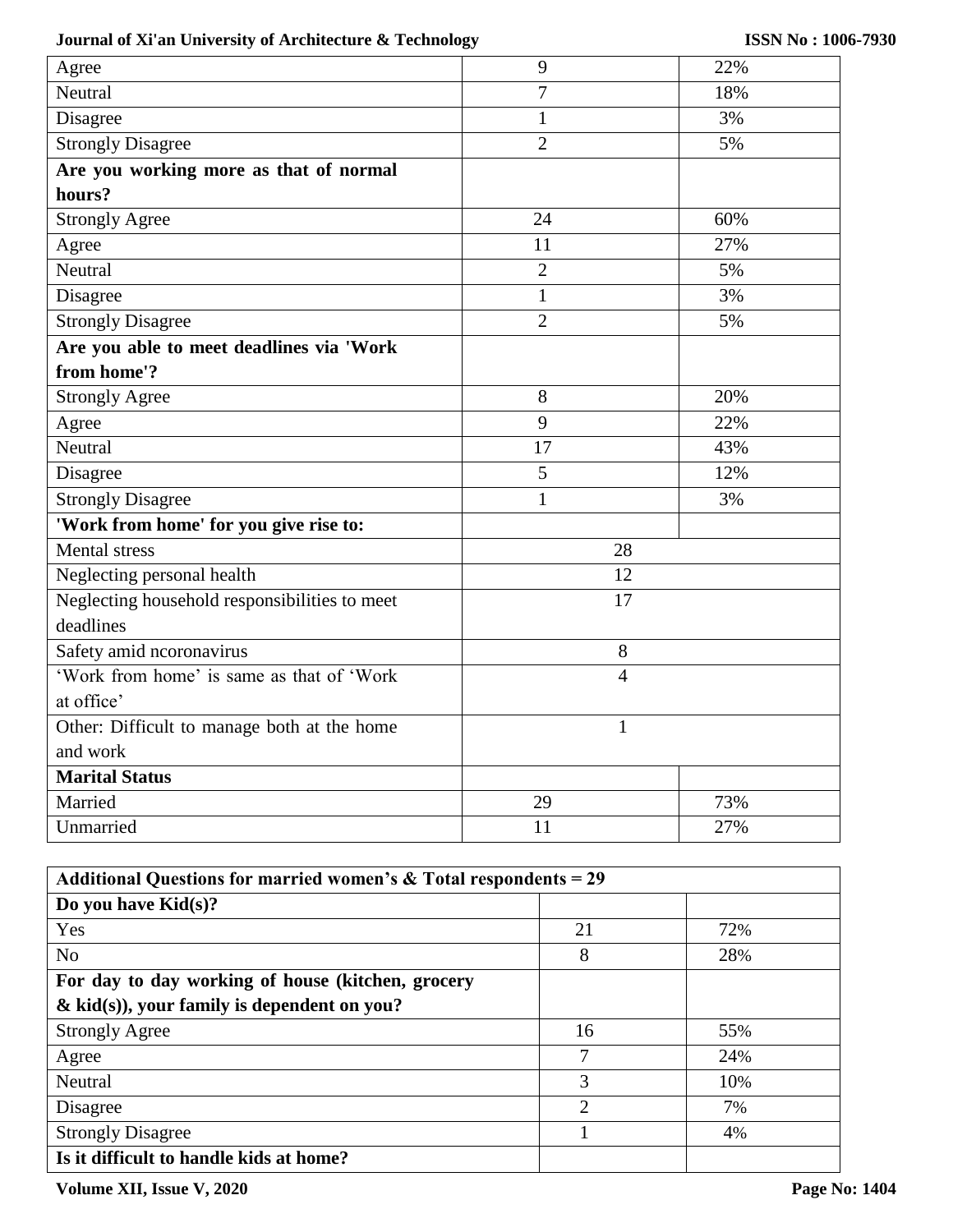#### **Journal of Xi'an University of Architecture & Technology**

| <b>Strongly Agree</b>                          | 5              | 17% |  |  |
|------------------------------------------------|----------------|-----|--|--|
| Agree                                          | 12             | 41% |  |  |
| Neutral                                        | 4              | 13% |  |  |
| Disagree                                       | $\overline{2}$ | 6%  |  |  |
| <b>Strongly Disagree</b>                       |                | 3%  |  |  |
| Are you feeling double pressure to handle both |                |     |  |  |
| family and 'Work from home' simultaneously?    |                |     |  |  |
| <b>Strongly Agree</b>                          | 16             | 55% |  |  |
| Agree                                          | 6              | 20% |  |  |
| Neutral                                        | 4              | 15% |  |  |
| Disagree                                       | $\overline{2}$ | 7%  |  |  |
| <b>Strongly Disagree</b>                       |                | 3%  |  |  |



**Ques. Are you working more as that of normal hours?**

**Interpretation:** According to the response, 60% of respondents' strongly agree that working women are working more than normal hours, 25% of respondents agrees that working women are working more than normal hours whereas, 5% of respondents are strongly disagree that working women are working more than normal hours.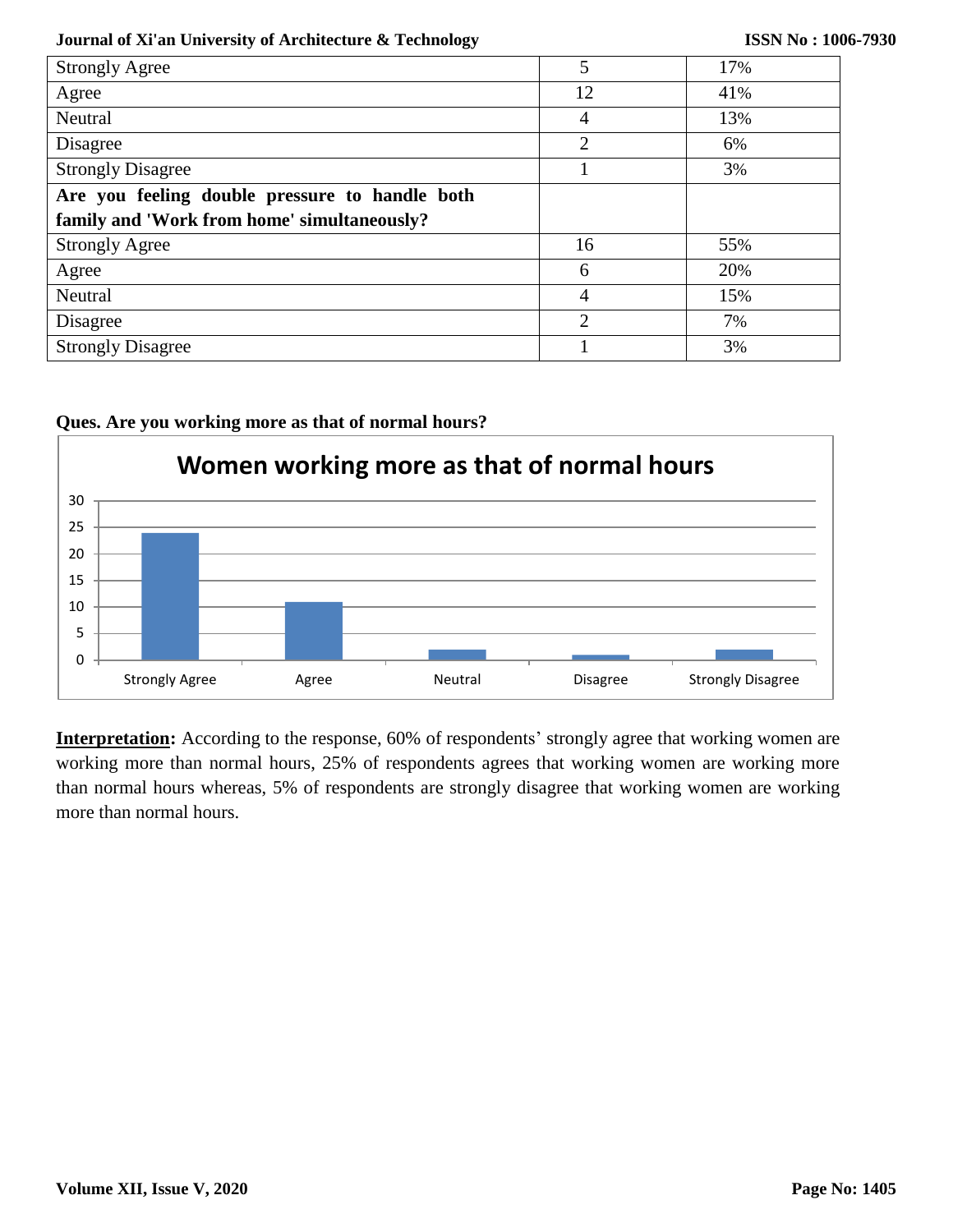**Ques. Being women, Do you feel "Work from home" is more challenging than 'Work at office'?**



**Interpretation:** According to the response, 52% of respondents' strongly agree that being women, 'work from home' is more challenging than 'work at office', 22% of respondents' agree that being women, 'work from home' is more challenging than 'work at office' and 5% of respondents' strongly disagree that being women, 'work from home' is more challenging than 'work at office'.

# **HYPOTHESIS TESTING**

**H0:** There is no significant relationship between "Being women, it is more challenging to work from home than work at office" and "Working more as that of normal hours".

**H1:** There is significant relationship between "Being women, it is more challenging to work from home than work at office" and "Working more as that of normal hours".

|                                              |                        | Working<br>more as that<br>of normal<br>hours | Being women, it is more<br>challenging to 'Work from<br>home' than 'Work at office' |
|----------------------------------------------|------------------------|-----------------------------------------------|-------------------------------------------------------------------------------------|
| Working more as<br>that of normal<br>hours   | Pearson<br>Correlation |                                               | $.585***$                                                                           |
|                                              | $Sig. (2-tailed)$      |                                               | .000                                                                                |
|                                              | N                      | 40                                            | 40                                                                                  |
| Being women, it<br>is more<br>challenging to | Pearson<br>Correlation | $.585***$                                     |                                                                                     |
|                                              | $Sig. (2-tailed)$      | .000                                          |                                                                                     |

#### **Correlations**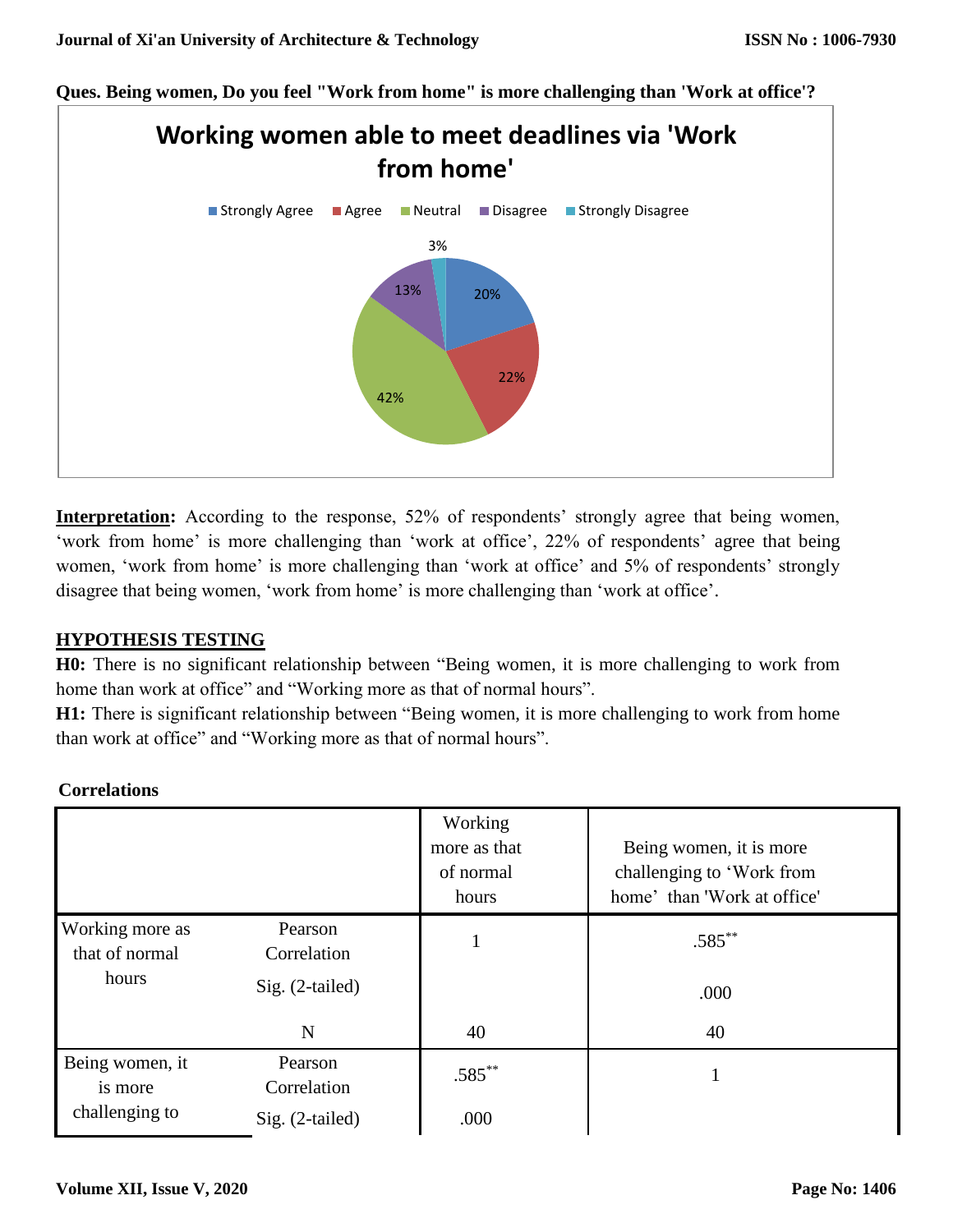#### **Journal of Xi'an University of Architecture & Technology**

| 'Work from       | N |    |    |  |
|------------------|---|----|----|--|
| home'<br>than    |   | 40 | 40 |  |
| 'Work at office' |   |    |    |  |

\*\*. Correlation is significant at the 0.01 level (2-tailed).

## **Correlations**

|                       |                                            |                            | Working<br>more as that<br>of normal<br>hours | Being women, it is<br>more challenging to<br>'Work from home'<br>than 'Work at office' |
|-----------------------|--------------------------------------------|----------------------------|-----------------------------------------------|----------------------------------------------------------------------------------------|
| Spear<br>man's<br>rho | Working more<br>as that of                 | Correlation<br>Coefficient | 1.000                                         | $.410**$                                                                               |
|                       | normal hours                               | Sig. (2-tailed)            |                                               | .009                                                                                   |
|                       |                                            | N                          | 40                                            | 40                                                                                     |
|                       | Being women,<br>it is more                 | Correlation<br>Coefficient | $.410**$                                      | 1.000                                                                                  |
|                       | challenging to<br>'Work from<br>home' than | Sig. (2-tailed)            | .009                                          |                                                                                        |
|                       | 'Work at<br>office'                        | $\mathbf N$                | 40                                            | 40                                                                                     |

\*\*. Correlation is significant at the 0.01 level (2 tailed).

# **INTERPRETATION**

There is highly positive significant relationship between "Being women, it is more challenging to work from home than work at office" and "Working more as that of normal hours",  $r(38)=0.585$ ,  $p < 0.01$  by applying Pearson correlation(r). There is highly positive significant relationship between "Being women, it is more challenging to work from home than work at office" and "Working more as that of normal hours", rho(38)=  $0.410$ , p <  $0.01$  by applying Spearman's rho correlation. Therefore, Alternate Hypothesis (H1) is accepted and Null Hypothesis is not accepted.

# **FINDINGS**

Amid novel coronavirus, 92% of women respondents have option of 'Work from home' whereas 8% of women respondents do not have option for 'Work from home'. Amid novel coronavirus almost all business houses, enterprises firms or institute switched from 'work at office' to 'work from home'.

According to the response in survey, 60% of respondents' strongly agree that working women are working more than normal hours, whereas, 5% of respondents are strongly disagree that working women are working more than normal hours.

According to the response in survey, 52% of respondents' strongly agree that being women, 'work from home' is more challenging than 'work at office' and 5% of respondents' strongly disagree that being women, 'work from home' is more challenging than 'work at office'.